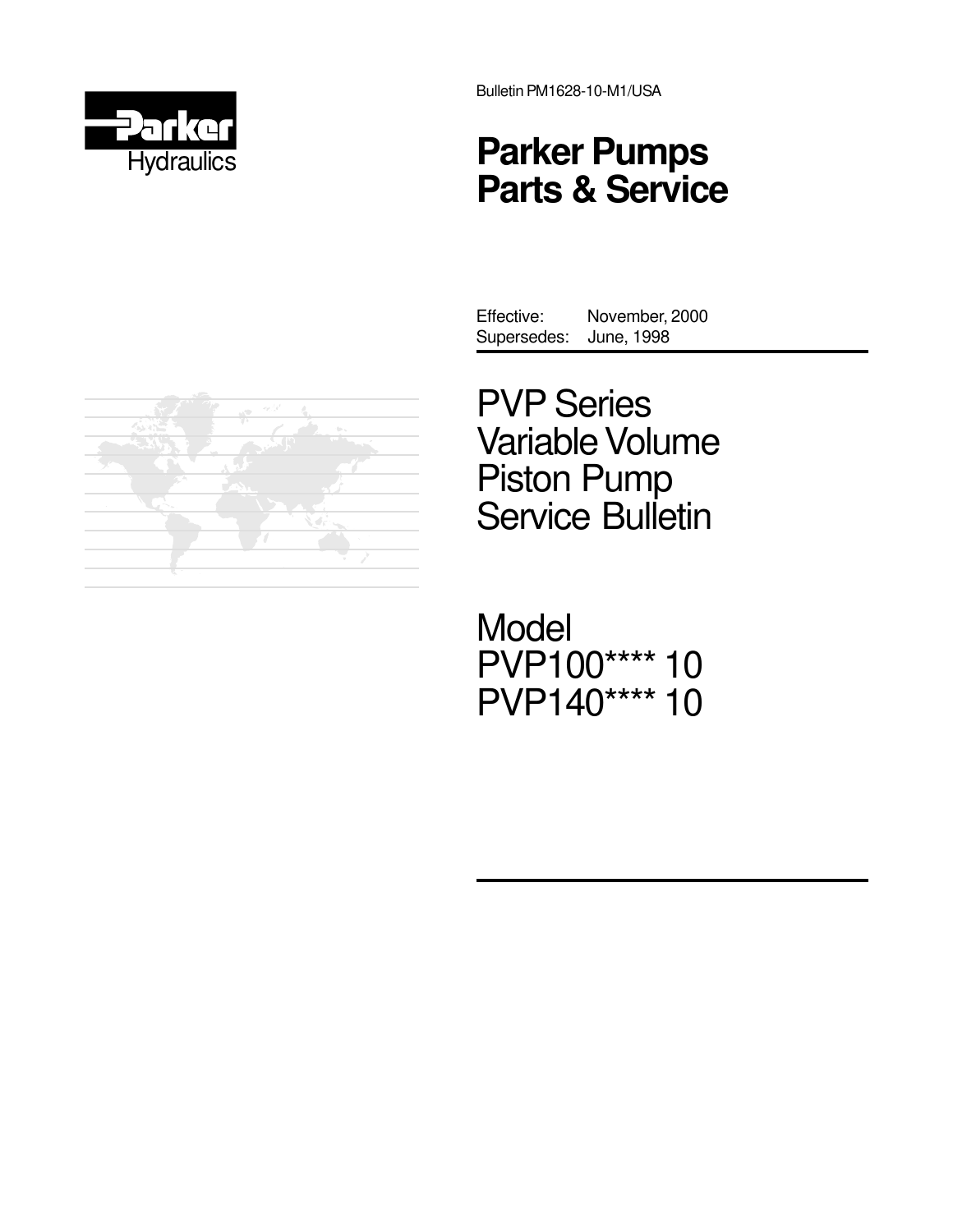# $\hat{N}$  WARNING

FAILURE OR IMPROPER SELECTION OR IMPROPER USE OF THE PRODUCTS AND/OR SYSTEMS DESCRIBED HEREIN OR RELATED ITEMS CAN CAUSE DEATH, PERSONAL INJURY AND PROPERTY DAMAGE.

This document and other information from Parker Hannifin Corporation, its subsidiaries and authorized distributors provide product and/or system options for further investigation by users having technical expertise. It is important that you analyze all aspects of your application and review the information concerning the product or system in the current product catalog. Due to the variety of operating conditions and applications for these products or systems, the user, through its own analysis and testing, is solely responsible for making the final selection of the products and systems and assuring that all performance, safety and warning requirements of the application are met.

The products described herein, including without limitation, product features, specifications, designs, availability and pricing, are subject to change by Parker Hannifin Corporation and its subsidiaries at any time without notice.

#### **Offer of Sale**

The items described in this document are hereby offered for sale by Parker Hannifin Corporation, its subsidiaries or its authorized distributors. This offer and its acceptance are governed by the provisions stated in the "Offer of Sale".

Copyright 2000, Parker Hannifin Corporation, All Rights Reserved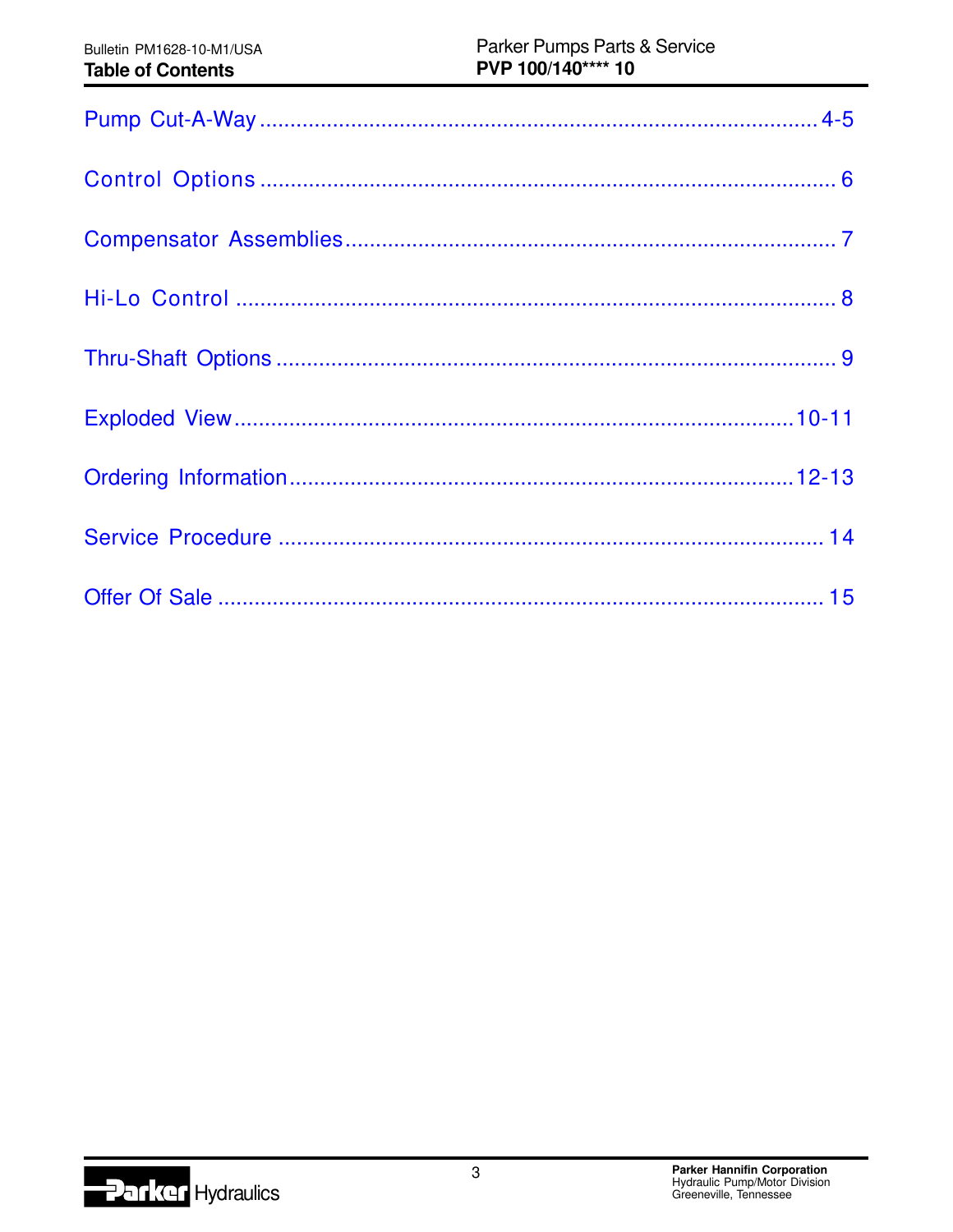



#### NOTES:

 TO BE 3.30/3.81 mm (.130/.150")-BEARING INCLUDED WITH COVER ASSEMBLY. 2 INSTALLED HEIGTH OF ITEM 16 (NEEDLE BRG) ABOVE ITEM 43 (REAR COVER) TO BE 61.60/61.84 mm (2.425/2.435")-POST INCLUDED WITH COVER ASSEMBLY.  $(1)$  INITIAL INSTALLED HEIGTH OF ITEM 13 (SERVO POST) ABOVE ITEM 43 (REAR COVER)

 $\left(3\right)$ INSTALL ITEM 4 (BUSHING) FLUSH TO .76 mm (0.00/.030) BELOW OUTER SURFACE.

 SUCTION & COVER DRAIN PORT REVERSED. COMPENSATOR IS ALSO ON OPPOSITE SIDE.  $\left($ 4.) PUMPS SHOWN ARE RIGHT HAND (CW) ROTATION. LEFT HAND ROTATION PUMPS HAVE PRESSURE,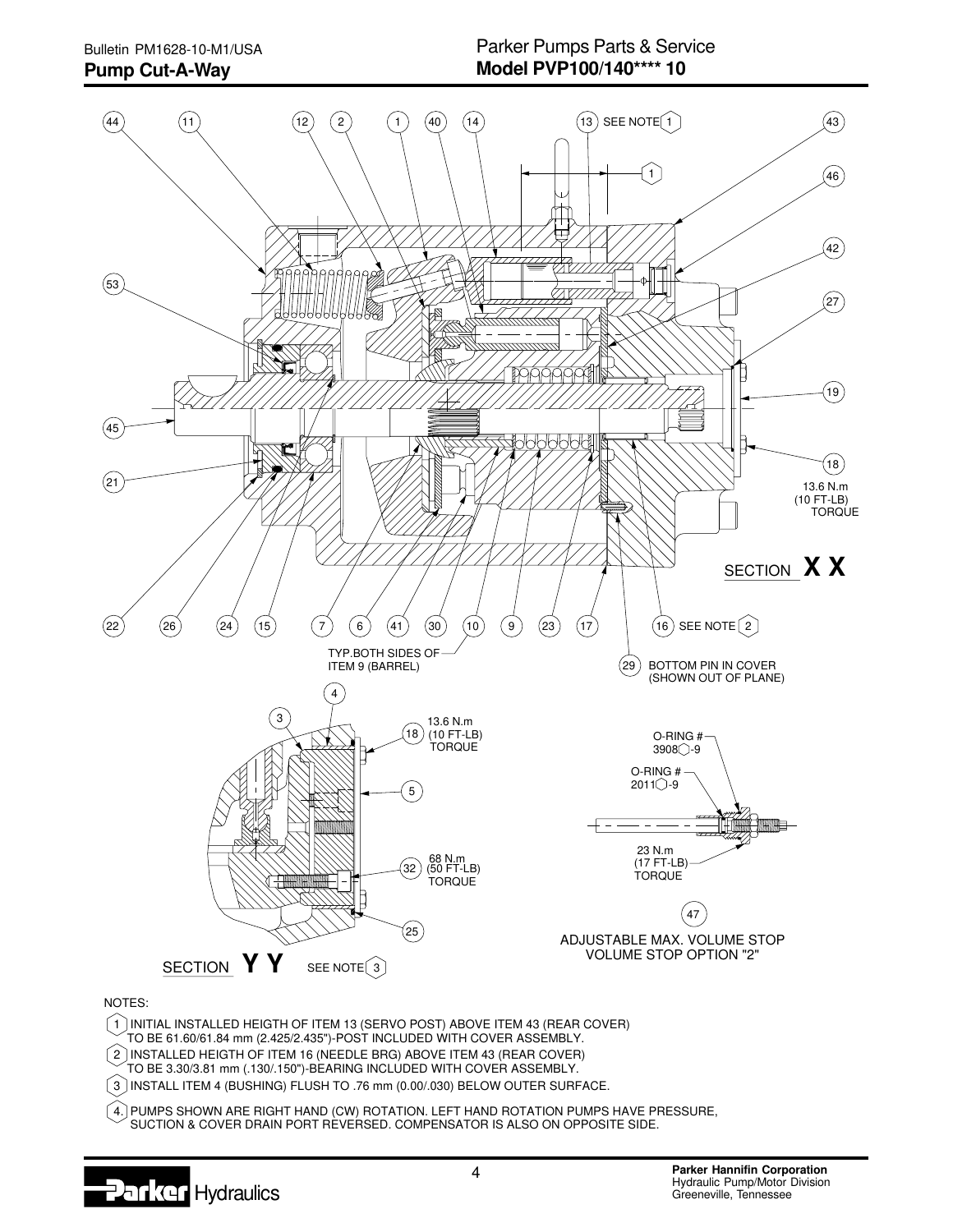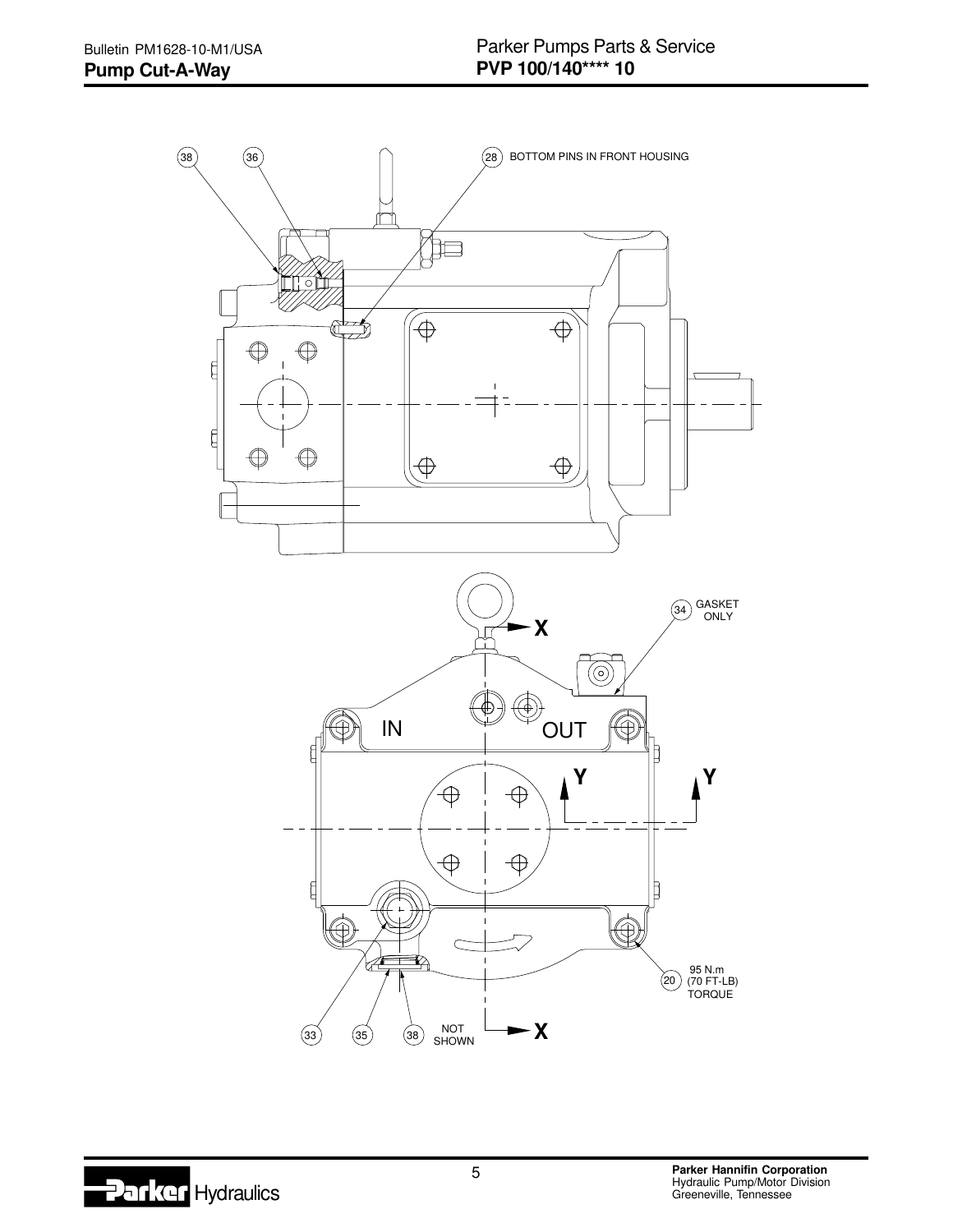#### **COMPENSATOR ASSEMBLIESMANGHAMA** "OMIT" COMPENSATOR ITEM 54 NORTH COMPENSATOR ITEM 56 REMOTE CONTROL OPTION "M" LOAD SENSE OPTION "A" REQ'D W/HI-LO OPTION "HLM" REQ'D W/HI-LO OPTION "HLA" ITEM 55 ITEM 57 LVDT HOUSING REF. **≣⊴**©⊙⊙⊙∩ JAM NUT REF. **"S" & "SE"** 13.8 N.m (12 FT-LB) TORQUE **SERVO OPTION** 16.6 N.m (12 FT-LB) 6 TORQUE P/N: 788565 SERVO VOLUME ASSY ITEM 59  $2$   $8$ 10 ITEM PART NO. QTY DESCRIPTION 1 788561 | 1 | LVDT BLOCK 788562 11  $\overline{2}$ TRUNNION JOURNAL 1 1 LVDT BUTTON 788563 3 5 788564<br>694108-2 SPRING GUIDE 4 1 1 LVDT ASSY 4 5 786486 1 SERVO HOUSING 6 7 801252 SPRING 1 117X177 1 1-1/4X5/16 DOWEL 7 8 9  $10X227$  4 CAP SCREW 4  $10$  $3904$  $-9$ O-RING 1 1 O-RING 1 11 | 2007 $\bigcirc$ -7 NOTE:

- TO DIMENSION SHOWN. INTO ITEM 3 WITH LOCTITE 609 1.INSTALL PROBE OF LVDT ASSY
- RE-TIGHTEN JAM NUT. OR TP3 AND TP4 (AP211). VOLTS IS OBTAINED AT TP3 (AP11) UNTIL FEEDBACK VOLTAGE OF 2.9/3.0 2.LOOSEN JAM NUT,TURN LVDT HOUSING

3.AVAILABLE ON PVP140 ONLY.

6

3

TRUNNION JOURNAL INSTALL .650 ABOVE

TORQUE 50 IN-LB 5.7 N.M

9

4.030 4.050

黒金さん

1 **NOTE** SEE

**Hydraulics**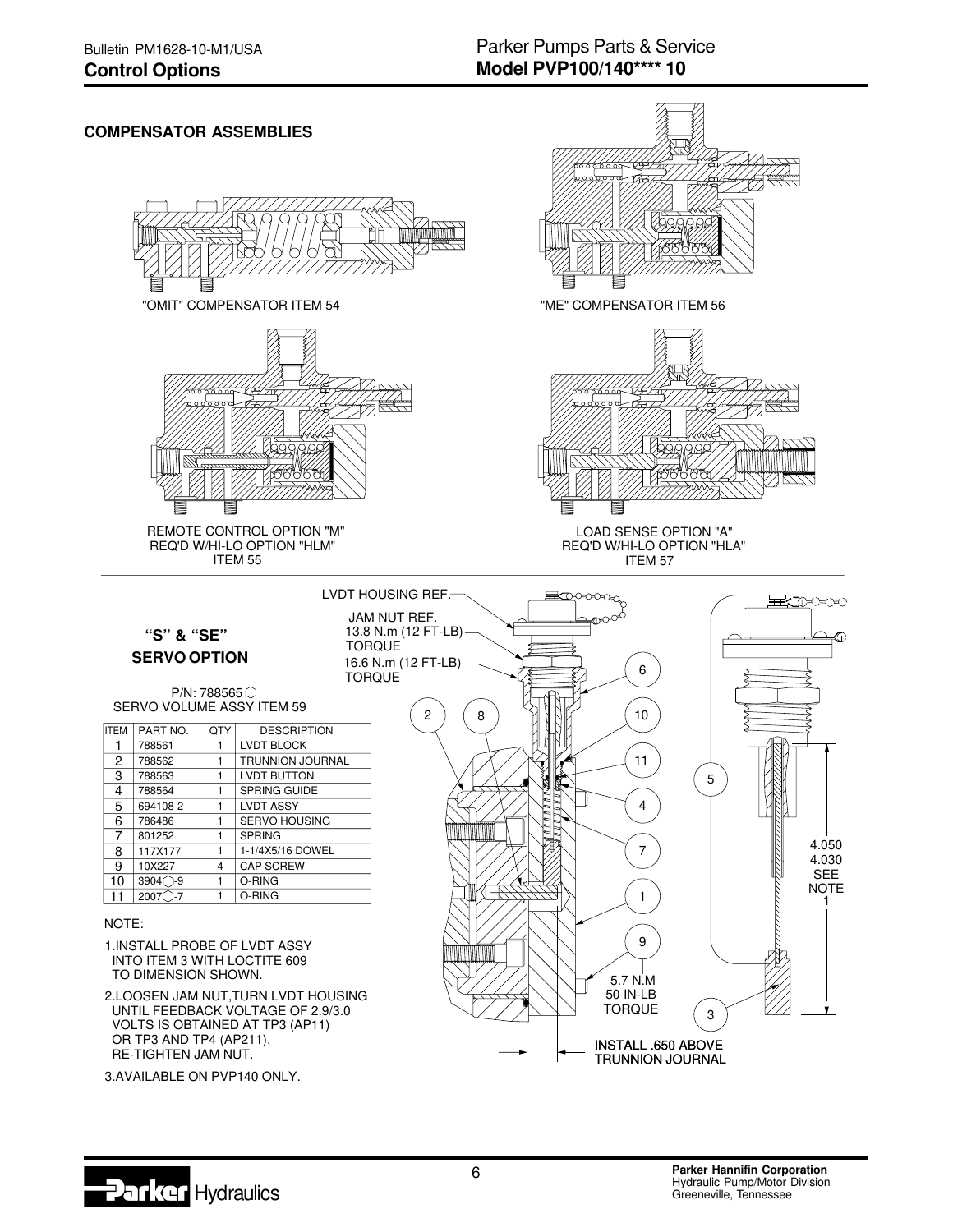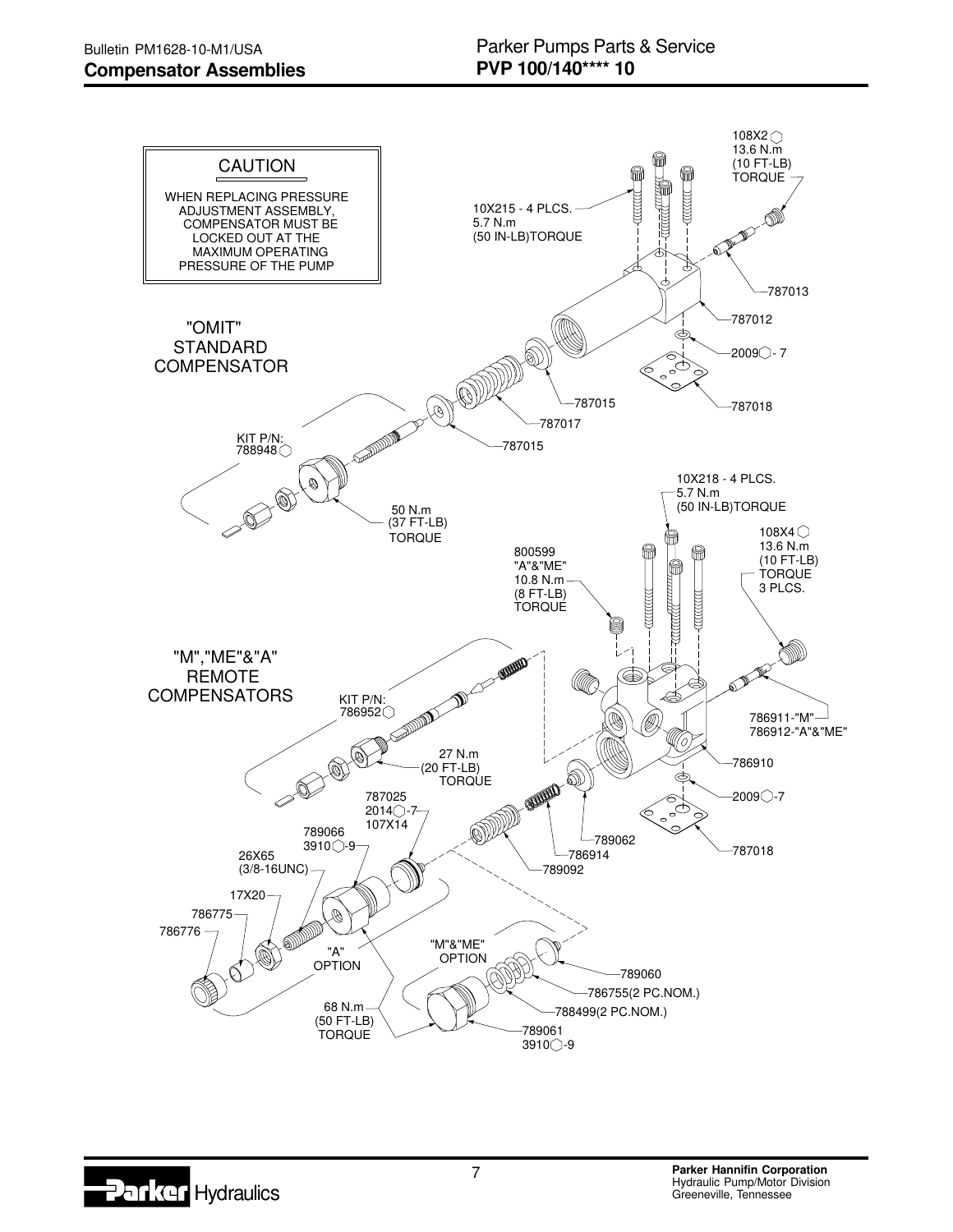#### $P/N$ : 788494 $\bigcirc$ - COMPLETE HI-LO ASSEMBLY - ITEM 58

| <b>ITEM</b>    | PART NUMBER           | QTY | <b>DESCRIPTION</b>    |
|----------------|-----------------------|-----|-----------------------|
|                | 788493                |     | <b>HI-LO BODY</b>     |
| $\mathcal{P}$  | 788713                |     | <b>HI-LO SLEEVE</b>   |
| 3              | 788836                |     | <b>HP CONTROL CAM</b> |
| 4              | 787975                |     | HI-LO SPOOL           |
| 5              | 787977                |     | HI-LOW SLEEVE RET.    |
| 6              | 785170                |     | <b>SPRING</b>         |
| $\overline{7}$ | $2008$ $-7$           |     | O-RING                |
| 8              | $2010\degree$<br>$-7$ |     | O-RING                |
| 9              | 2011<br>$-7$          |     | O-RING                |
| 10             | 2123<br>$-7$          |     | O-RING                |
| 11             | 107X8                 | 2   | <b>BACK-UP RING</b>   |

| <b>ITEM</b>     | <b>PART NUMBER</b> | QTY | <b>DESCRIPTION</b>             |
|-----------------|--------------------|-----|--------------------------------|
| 12 <sup>°</sup> | 107X10             | 2   | <b>BACK-UP RING</b>            |
| 13              | 107X11             | 2   | <b>BACK-UP RING</b>            |
| 14              | 10X227             | 4   | 1/4-20X1.5 CAP SCREW           |
| 15              | 788837             | 1   | <b>BOLT - SPECIAL</b>          |
| 16              | 788524             | 1   | <b>TUBING ASSEMBLY</b>         |
| 17              | 4C50X-S            | 1   | 90 ELBOW FITTING               |
| 18              | 787523             | 1   | <b>ORIFICE FITTING</b>         |
| 19              | 108X2              | 4   | $-2$ PLUG W/3902 $\bigcirc$ -9 |
| 20              | 10X89              | 1   | 3/8-24X1.25 CAP SCREW          |
| 21              | 16X42              | 1   | <b>JAM NUT</b>                 |
| 22              | 788947             |     | PRESS.ADJUST.KIT               |



2.RIGHT HAND ROTATION (CW) SHOWN, MIRROR IMAGE FOR CCW ROTATION. CONCENTRIC WITH THE HOLE IN THE HI-LO BODY. 1.WITH THE PUMP AT FULL STROKE, INSTALL THE CAM (ITEM 3)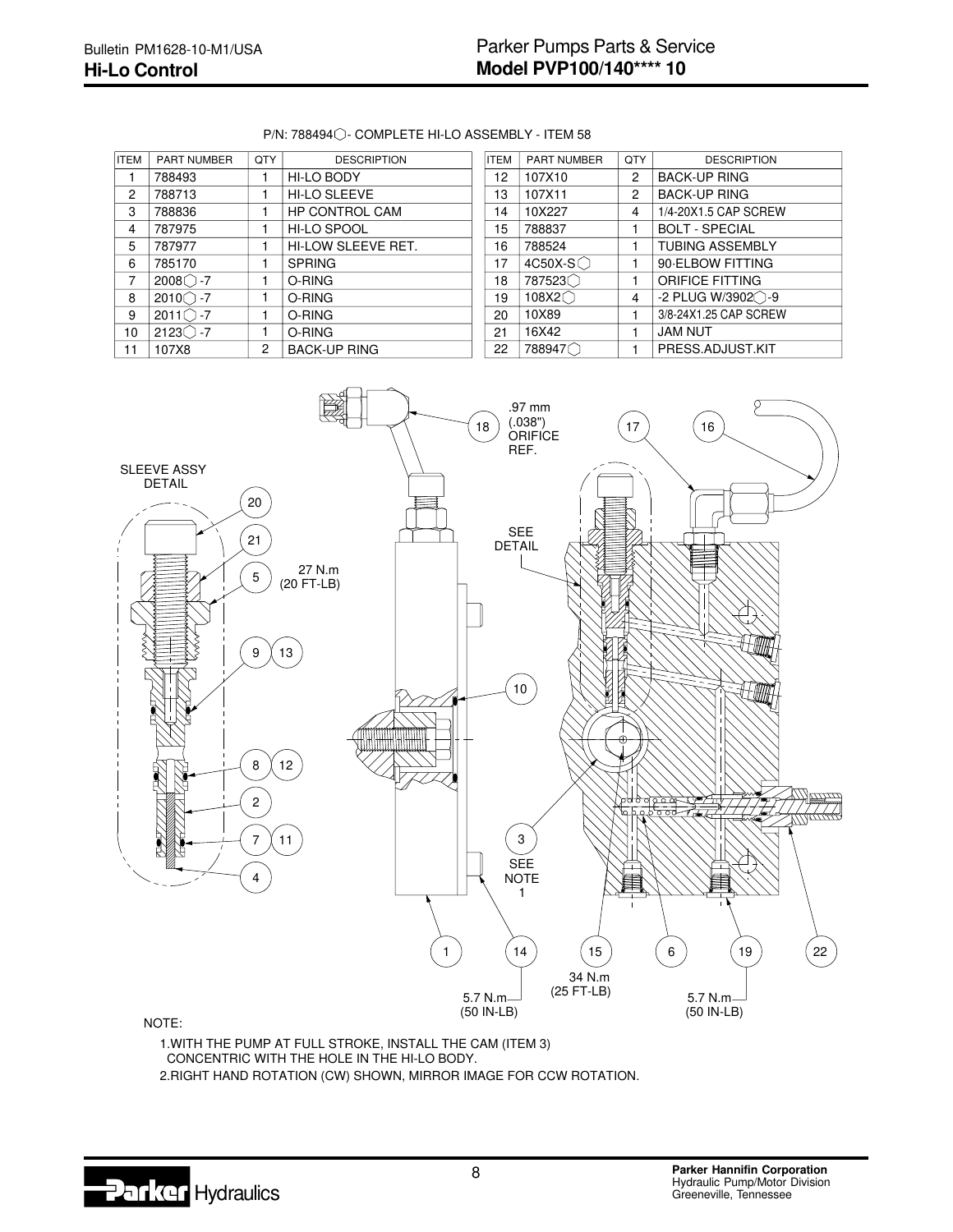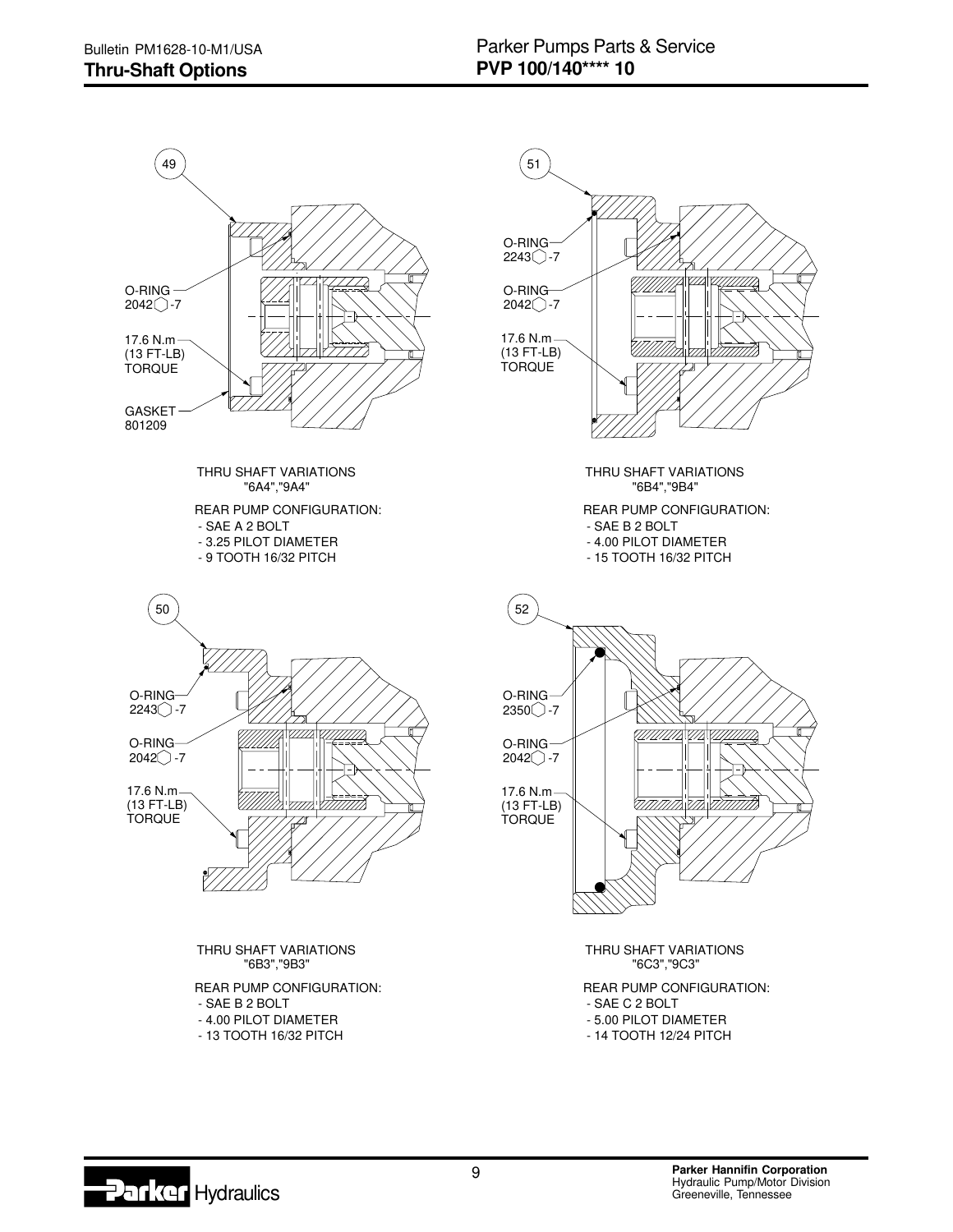

NOTE:

 OPTIONAL HI-LO ASSEMBLY WILL BE ON OPPOSITE SIDE. 1. ILLUSTRATION SHOWS RIGHTHAND(CW) ROTATION PUMP.LEFTHAND(CCW) PUMPS WILL<br>HAVE THE COMPENSATOR ON OPPOSITE SIDE,AND PORT PLATE KIDNEYS REVERSED.

2. SEAL KIT(SKPVP100/140 10)CONSISTS OF: ALL O-RINGS, GASKETS, AND SHAFT SEAL.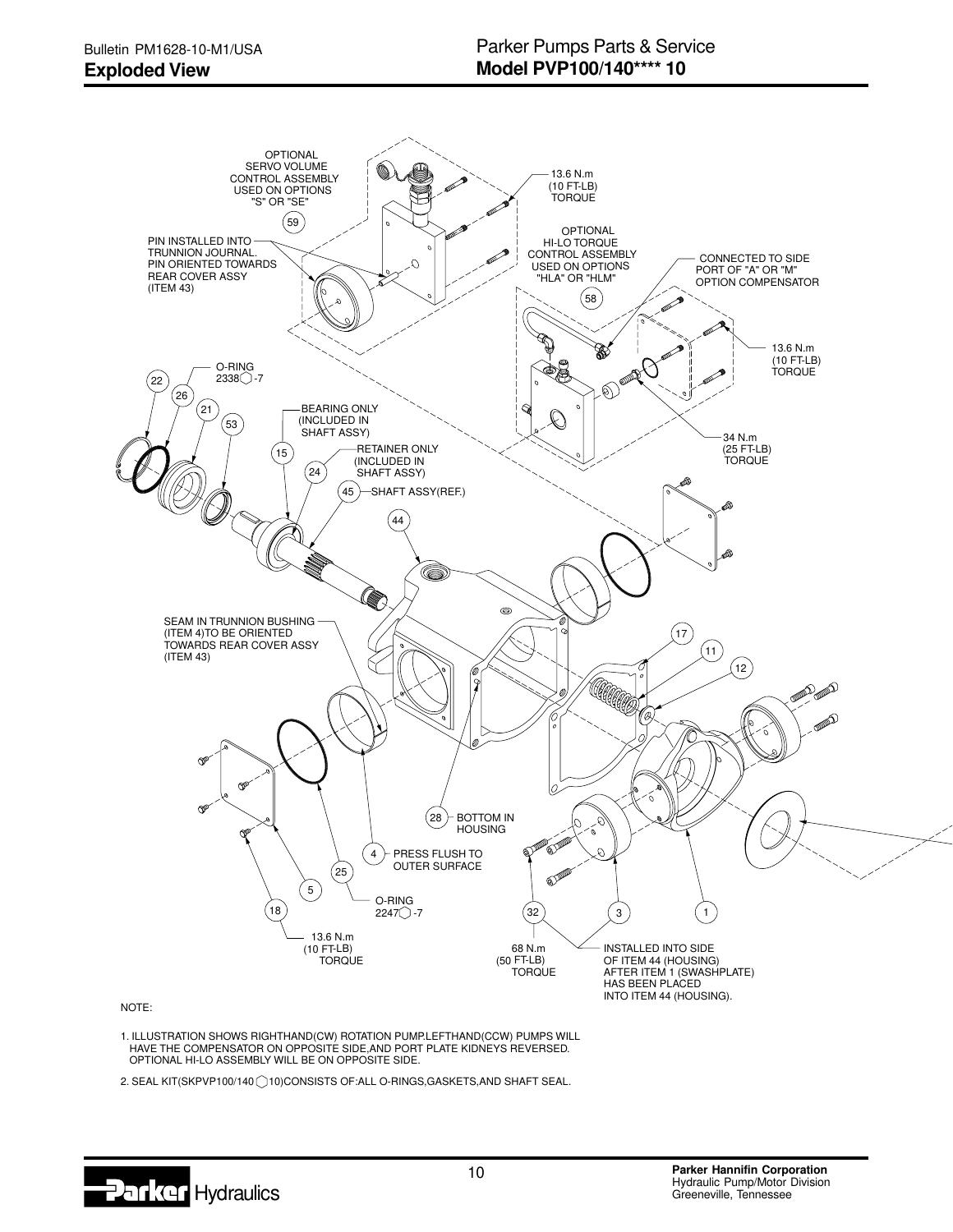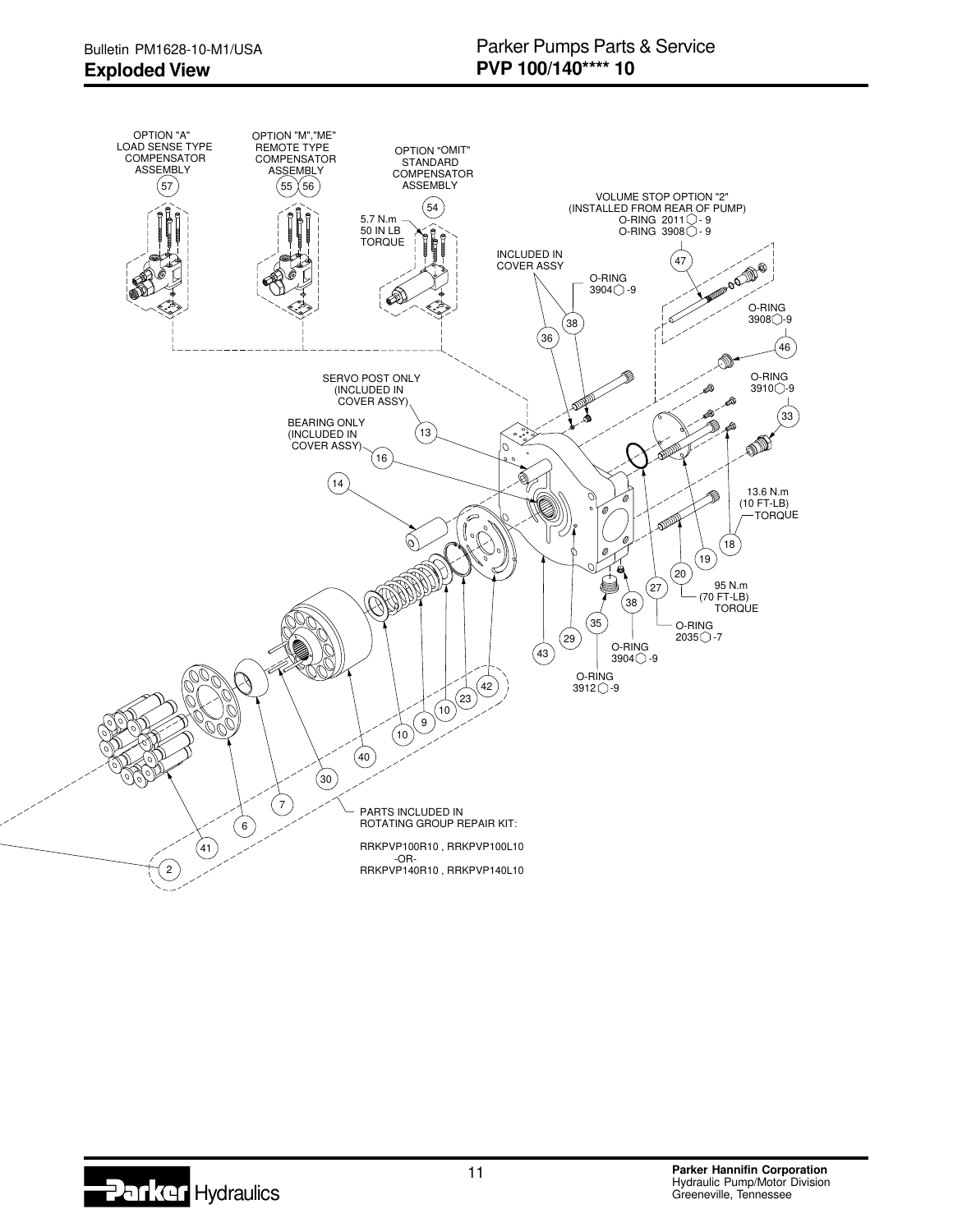|                             |                | 100                                                               |                |                                                                                                                                                                                                                                   |                                 |                |            |                         |                                  |                                                     |                                                                                   |                                                                                                                                       |  |
|-----------------------------|----------------|-------------------------------------------------------------------|----------------|-----------------------------------------------------------------------------------------------------------------------------------------------------------------------------------------------------------------------------------|---------------------------------|----------------|------------|-------------------------|----------------------------------|-----------------------------------------------------|-----------------------------------------------------------------------------------|---------------------------------------------------------------------------------------------------------------------------------------|--|
| <b>PVP</b>                  |                | 140                                                               |                |                                                                                                                                                                                                                                   |                                 |                |            |                         |                                  |                                                     |                                                                                   |                                                                                                                                       |  |
| <b>BASIC</b><br><b>PUMP</b> |                | <b>DISPLACEMENT</b>                                               |                | <b>PRESSURE</b><br><b>SHAFT</b><br><b>OPTION</b><br>RANGE                                                                                                                                                                         | <b>PORTING</b><br><b>OPTION</b> |                |            | <b>ROTATION</b>         |                                  |                                                     | <b>VOL.STOP</b><br><b>OPTION</b>                                                  |                                                                                                                                       |  |
|                             |                | 40<br>100<br>41<br>40<br>140<br>41<br><b>ITEM PART NUMBER QTY</b> |                | <b>ITEM PART NUMBER QTY</b><br><b>DESCRIPTION</b><br>788363<br><b>BARREL</b><br>$\mathbf{1}$<br>788365<br><b>PISTONS</b><br>11<br>788355<br><b>BARREL</b><br>$\mathbf{1}$<br>788364<br><b>PISTONS</b><br>11<br><b>DESCRIPTION</b> |                                 |                | 100<br>140 | R<br>R                  | OMIT  46<br>$\overline{2}$<br>42 | 47<br>42 788697<br>42 788698<br>42 788379<br>788380 | 108X8 $\bigcirc$<br>788239 ◯<br>-1<br>$\mathbf{1}$<br>$\mathbf{1}$<br>$\mathbf 1$ | <b>PLUG</b><br>-1<br><b>VOLUME STOP</b><br>$\mathbf{1}$<br>PORT PLATE - CW<br>PORT PLATE - CCW<br>PORT PLATE - CW<br>PORT PLATE - CCW |  |
|                             | 1              | 788351                                                            | 1              | SWASHPLATE ASS'Y                                                                                                                                                                                                                  |                                 |                |            |                         |                                  |                                                     |                                                                                   |                                                                                                                                       |  |
|                             | $\overline{2}$ | 788366                                                            | 1              | <b>SLIPPER PLATE</b>                                                                                                                                                                                                              |                                 | 2              | R          | 43                      |                                  | 788476 ◯                                            | 1                                                                                 | <b>CVR ASS'Y FLNG-RH</b>                                                                                                              |  |
|                             | 3              | 788361                                                            | 2              | <b>TRUNNION JOURNAL</b>                                                                                                                                                                                                           |                                 |                |            | 43                      |                                  | 788477 Q                                            | $\mathbf{1}$                                                                      | CVR ASS'Y FLNG-LH                                                                                                                     |  |
|                             | 4<br>5         | 788382<br>788381                                                  | 2              | <b>TRUNNION BUSHING</b><br><b>TRUNNION COVER</b>                                                                                                                                                                                  |                                 | 8              | R          | 43                      |                                  | 788528○                                             | 1                                                                                 | CVR ASS'Y 6149-RH                                                                                                                     |  |
|                             | 6              | 788367                                                            | 2<br>1         | <b>SLIPPER RETAINER</b>                                                                                                                                                                                                           |                                 |                |            | 43                      |                                  | 788529○                                             | 1                                                                                 | CVR ASS'Y 6149-LH                                                                                                                     |  |
|                             | 7              | 788368                                                            | 1              | <b>BALL SEAT</b>                                                                                                                                                                                                                  |                                 | 9              | R          | 43                      |                                  | 788552Q                                             | $\mathbf{1}$                                                                      | <b>CVR ASS'Y MTRC-RH</b>                                                                                                              |  |
|                             | 8              | 800511                                                            | 1              | NAMEPLATE                                                                                                                                                                                                                         |                                 |                |            | 43                      |                                  | 788553○                                             | $\mathbf{1}$                                                                      | <b>CVR ASS'Y MTRC-LH</b>                                                                                                              |  |
|                             | 9<br>10        | 788716                                                            | $\mathbf{1}$   | <b>BARREL SPRING</b>                                                                                                                                                                                                              |                                 |                |            |                         |                                  |                                                     |                                                                                   |                                                                                                                                       |  |
|                             |                | 788375                                                            | 2              | <b>BARRELL SPRING WASHER</b>                                                                                                                                                                                                      |                                 |                |            |                         |                                  |                                                     |                                                                                   |                                                                                                                                       |  |
|                             | 11             | 788384                                                            | 1              | SWASH PLATE SPRING                                                                                                                                                                                                                | OMIT                            | $\overline{c}$ | 44         |                         | 788353                           | $\mathbf{1}$                                        |                                                                                   | HOUSING ASS'Y - SAE "C"                                                                                                               |  |
|                             | 12             | 788378                                                            | 1              | SWASH SPRING GUIDE                                                                                                                                                                                                                | B/C<br>D/G<br>H<br>E&F<br>K.    | $\overline{8}$ | 44         |                         | 788525                           | HOUSING ASS'Y - 6149<br>$\mathbf{1}$                |                                                                                   |                                                                                                                                       |  |
|                             | 13             | 788373                                                            | 1.             | <b>SERVO POST</b>                                                                                                                                                                                                                 |                                 | 9              | 44         |                         | 788453                           | $\mathbf{1}$                                        |                                                                                   | <b>HOUSING ASS'Y - MIX</b>                                                                                                            |  |
| P                           | 14             | 788121                                                            | 1              | <b>SERVO PISTON</b>                                                                                                                                                                                                               |                                 | $\overline{c}$ | 44         |                         | 788451                           | $\mathbf{1}$                                        |                                                                                   | HOUSING ASS'Y - SAE "D"                                                                                                               |  |
|                             | 15             | 788377                                                            | 1              | <b>BALL BEARING</b>                                                                                                                                                                                                               |                                 | 9              | 44         |                         | 788452                           | $\mathbf{1}$                                        | <b>HOUSING ASS'Y - METRIC</b>                                                     |                                                                                                                                       |  |
| V                           | 16             | 786868                                                            | 1              | <b>NEEDLE BEARING</b>                                                                                                                                                                                                             |                                 |                |            |                         |                                  |                                                     |                                                                                   |                                                                                                                                       |  |
|                             | 17             | 788374                                                            | 1              | <b>HOUSING GASKET</b>                                                                                                                                                                                                             |                                 |                |            |                         |                                  |                                                     |                                                                                   |                                                                                                                                       |  |
| P                           | 18             | 12X221                                                            | 12             | <b>HEX BOLT</b>                                                                                                                                                                                                                   |                                 |                |            |                         |                                  |                                                     |                                                                                   |                                                                                                                                       |  |
|                             | 19             | 787232                                                            | 1              | <b>COVER PLATE</b>                                                                                                                                                                                                                |                                 | $OMIT$ 45      |            | 788480                  | 1                                |                                                     |                                                                                   | SHAFT ASS'Y-"C" 1-1/4"STR.                                                                                                            |  |
|                             | 20             | 10X303                                                            | 4              | <b>CAP SCREW</b>                                                                                                                                                                                                                  | B                               | 45             |            | 788484                  | $\mathbf{1}$                     |                                                     |                                                                                   | SHAFT ASS'Y-"C" 14T-12/24                                                                                                             |  |
|                             | 21             | 788362                                                            | 1              | <b>SEAL GLAND</b>                                                                                                                                                                                                                 | C                               | 45             |            | 788485                  | $\mathbf{1}$                     |                                                     |                                                                                   | SHAFT ASS'Y-"CC" 1-1/2"STR.                                                                                                           |  |
|                             | 22             | 56X362                                                            | 1              | <b>RETAINING RING (GLAND)</b>                                                                                                                                                                                                     | D                               | 45             |            | 788486                  | $\mathbf{1}$                     |                                                     |                                                                                   | SHAFT ASS'Y-"CC" 17T-12/24                                                                                                            |  |
|                             | 23             | 56X330                                                            | 1              | RETAINING RING (BARL)                                                                                                                                                                                                             | E/G                             | 45             |            | 788487                  |                                  |                                                     |                                                                                   | SHAFT ASS'Y-"D" 1-3/4"STR.                                                                                                            |  |
|                             | 24             | 56X224                                                            | 1              | RETAINING RING (BRG ID)                                                                                                                                                                                                           | F/H                             | 45             |            | 788488                  | $\mathbf{1}$                     |                                                     |                                                                                   | SHAFT ASS'Y-"D" 13T-8/16                                                                                                              |  |
|                             | 25             | $\frac{1}{2247}$ - 7                                              | $\mathbf{2}$   | O-RING (TRUNNION)                                                                                                                                                                                                                 |                                 | $K \mid 45$    |            | 788554                  | 1                                |                                                     |                                                                                   | SHAFT ASS'Y-"40MM" STR.                                                                                                               |  |
|                             | 26             | $2338$ $-7$                                                       | 1              | O-RING (GLAND)                                                                                                                                                                                                                    |                                 |                |            |                         |                                  |                                                     |                                                                                   |                                                                                                                                       |  |
|                             | 27             | $2035$ $- 7$                                                      | 1.             | O-RING (THRU COVER)                                                                                                                                                                                                               |                                 |                |            |                         |                                  |                                                     | <b>CAUTION</b>                                                                    |                                                                                                                                       |  |
|                             | 28             | 99X127                                                            | 2              | ROLL PIN (HOUSINGS)                                                                                                                                                                                                               |                                 |                |            |                         |                                  |                                                     |                                                                                   | THESE SERVICE PARTS ARE INTENDED FOR USE IN HYDRAULIC PUMPS.                                                                          |  |
|                             | 29             | 99X81                                                             | 1              | ROLL PIN (PORT PLATE)                                                                                                                                                                                                             |                                 |                |            |                         |                                  |                                                     |                                                                                   | INCORRECT INSTALLATION OR ASSEMBLY OF THESE PARTS COULD CAUSE<br>THE PUMP OR PUMPS BEING REPAIRED TO FAIL IN SUBSEQUENT USE, OR       |  |
|                             | 30             | 23X117                                                            | 3              | <b>BARREL PIN</b>                                                                                                                                                                                                                 |                                 |                |            | TO OPERATE INCORRECTLY. |                                  |                                                     |                                                                                   |                                                                                                                                       |  |
|                             | 31             | 39X10                                                             | $\overline{c}$ | DRIVE SCREW (NMPLT)                                                                                                                                                                                                               |                                 |                |            |                         |                                  |                                                     |                                                                                   |                                                                                                                                       |  |
|                             | 32             | 10X257                                                            | 6              | CAP SCREW                                                                                                                                                                                                                         |                                 |                |            |                         |                                  |                                                     |                                                                                   | THE FOLLOWING PRECAUTIONS SHOULD BE FOLLOWED:                                                                                         |  |
|                             | 33             | CV101PO                                                           | $\mathbf{1}$   | PARKER CART.CHECK                                                                                                                                                                                                                 |                                 |                |            |                         |                                  |                                                     |                                                                                   |                                                                                                                                       |  |
|                             | 34             | 787018                                                            | $\mathbf{1}$   | <b>COMPENSATOR GASKET</b>                                                                                                                                                                                                         |                                 |                |            |                         |                                  |                                                     |                                                                                   | 1. ALL PARTS SHOULD BE CLEANED AND THEN LIGHTLY COATED                                                                                |  |
|                             | 35             | 108X12Q                                                           | $\mathbf{1}$   | PLUG W/O-RING                                                                                                                                                                                                                     |                                 |                |            |                         |                                  |                                                     |                                                                                   | WITH MINERAL OIL, OR ANOTHER LUBRICATING FLUID COMPATIBLE                                                                             |  |
|                             | 36             | 102X1                                                             | $\mathbf{1}$   | PIPE PLUG                                                                                                                                                                                                                         |                                 |                |            |                         |                                  |                                                     |                                                                                   | WITH THE SYSTEM FLUID BEING USED, PRIOR TO ASSEMBLY.                                                                                  |  |
|                             | 38             | 108X40                                                            | $\overline{2}$ | PLUG W/O-RING                                                                                                                                                                                                                     |                                 |                |            |                         |                                  |                                                     |                                                                                   |                                                                                                                                       |  |

- 2. THE PUMP SHOULD BE DISASSEMBLED, REPAIRED AND REASSEMBLED IN A CLEAN ENVIRONMENT.
- 3. USE PROPER TOOLS TO DISASSEMBLE AND REASSEMBLE THE PUMP.
- 4. IF YOU ARE UNCERTAIN HOW TO INSTALL THESE PARTS, YOU SHOULD OBTAIN ASSISTANCE EITHER FROM A PARKER-HANNIFIN DISTRIBUTOR OR FROM THE HYDRAULIC PUMP/MOTOR DIVISION.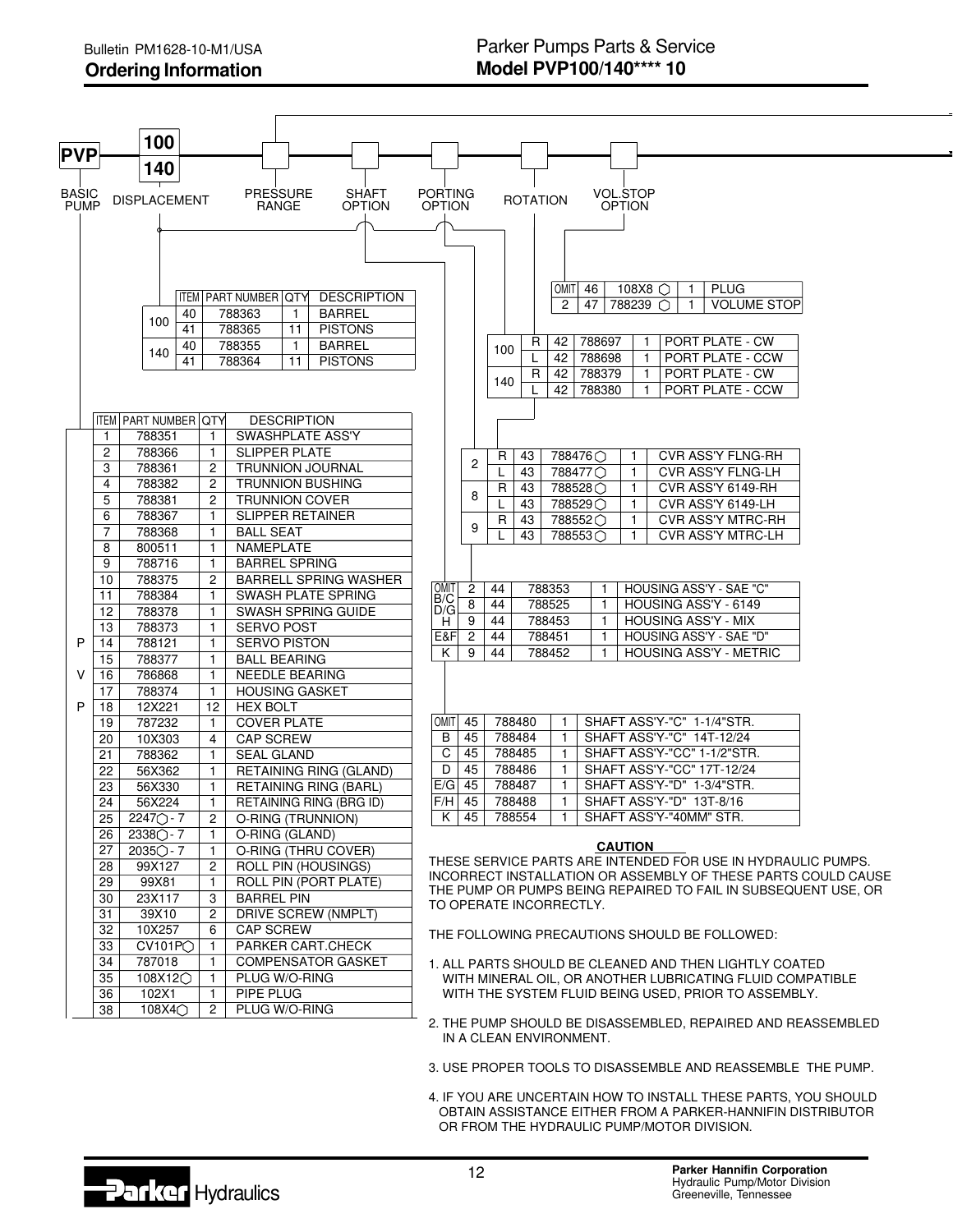

4. FOR PROPER OPERATION OF THE HI-LO TORQUE CONTROL (OPTIONS HLM & HLA), IT MUST BE USED WITH THE CORRESPONDING DOMPENSATOR: "M" CONTROL FOR "HLM" AND "A" CONTROL FOR "HLA".

5. FOR PROPER OPERATION OF THE SERVO VOLUME CONTROL (OPTIONS S & SE), IT MUST BE USED WITH THE CORRESPONDING COMPENSATOR: "M" CONTROL FOR "S" AND "ME" CONTROL FOR "SE" "S" AND "SE" OPTIONS ONLY AVAILABLE ON PVP140.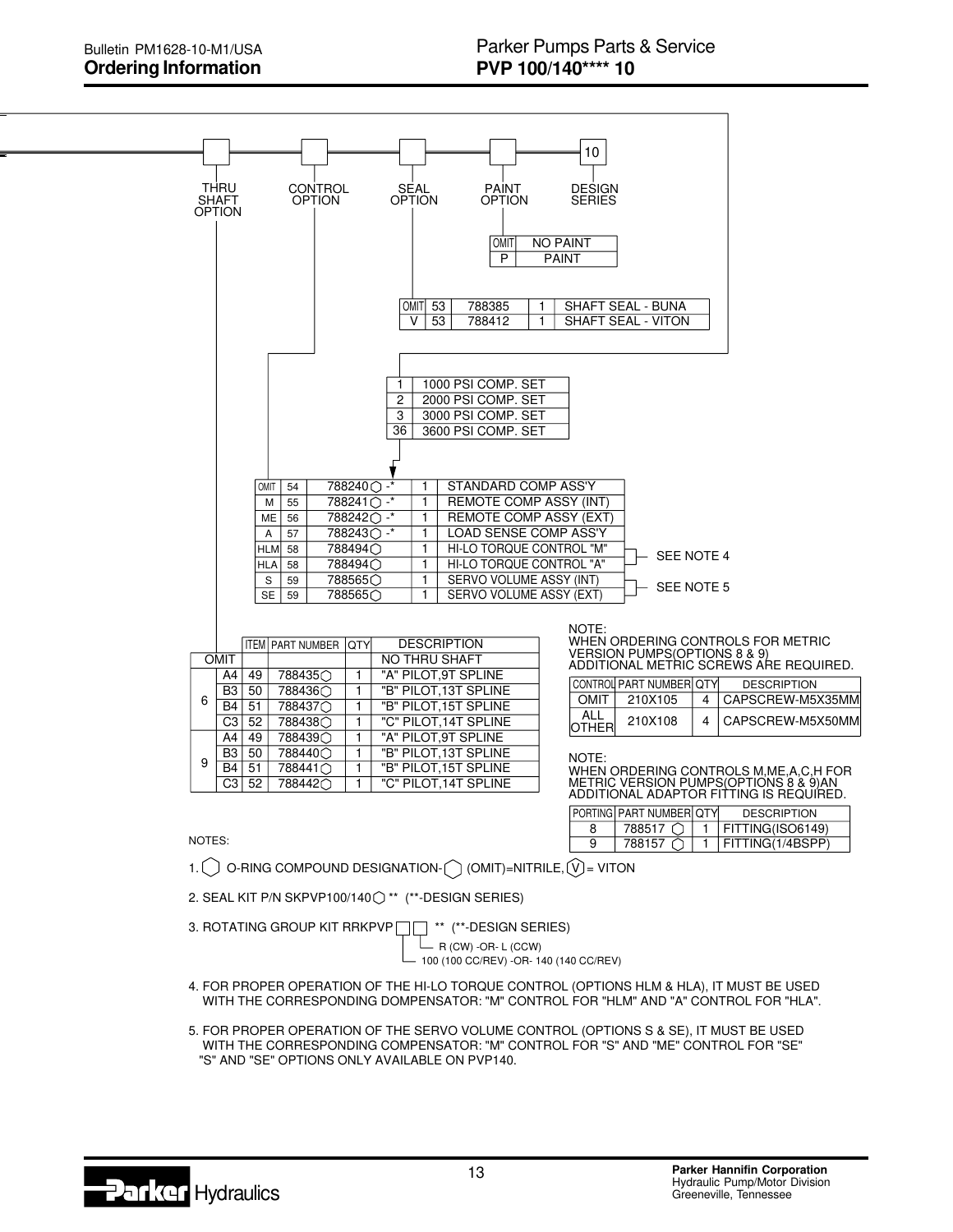### SERVICE NOTES:

- PUMP COMPONENTS DURING ASSEMBLY. USE A CLEAN LUBRICANT(COMPATIBLE WITH THE WORKING FLUID)ON ALL
- THOROUGHLY CLEAN THE RESERVOIR,SUCTION LINES,SUCTION STRAINER,  $\circ$ DRAIN LINES,ETC.BEFORE RE-INSTALLING THE PUMP. MOST PREMATURE PUMP FAILURES OCCUR WHEN CONTAMINANTS FROM A PREVIOUS

FAILURE IS STILL PRESENT(I.E.WATER IN OIL,FILTER BYPASSING,ETC.) FAILURE HAVE NOT BEEN REMOVED FROM THE SYSTEM,OR CAUSE FOR PREVIOUS

- PREVENT AN AIRLOCK CONDITION AND ALLOW FOR FASTER PRIMING. CRACKING THE INLET FITTING OR VENT PLUG ON PUMP.THIS SHOULD SERVICED PUMP.FOR FLOODED SUCTION,PURGE AIR FROM SUCTION LINES BY ALWAYS FILL THE PUMP CASE WITH CLEAN FLUID BEFORE STARTING A NEW OR
- TO DETERMINE WHEN PRIMING HAS OCCURED. ALLOWING IT TO START)WILL HELP THE PUMP PRIME AND MAKE IT EASIER ○ STARTING THE PUMP SLOWLY BY JOGGING(OR TURNING OVER ENGINE WITHOUT
- $\Omega$ START PUMP WITH AN OPEN CIRCUIT WHENEVER POSSIBLE.REDUCE THE COMPENSATOR TO ITS MINIMUM SETTING DURING START-UP.CYCLE THE PUMP ON AND OFF STROKE WHILE INCREASING THE COMPENSATOR TO ITS REQUIRED SETTING.

THE CASE. THIS WILL ASSIST IN BREAK-IN OF NEW COMPONENTS AND HELP PURGE AIR FROM

## BASIC TROUBLESHOOTING:

#### PUMP WILL NOT PRIME

- $\triangle$  PUMP SHOULD PRIME WITHIN 30 SECONDS.IF IT DOES NOT,  $STOP$
- $\triangle$  CHECK FOR PROPER DRIVE ROTATION
- $\triangle$  MAKE SURE PUMP SHAFT IS TURNING(I.E. KEY AT COUPLING HUBS IS ENGAGED)
- $\triangle$  MAKE SURE RESERVOIR IS FULL
- MISSING(PAVC),FLANGE NOT TIGHT,PINCHED O-RING AT FLANGE OR PUMP HOUSING)  $\triangle$  CHECK FOR MAJOR SOURCES OF A SUCTION LEAK(VENT PLUG OPEN,SHAFT SEAL

#### CANNOT BUILD ANY PRESSURE

- $\triangle$  MAKE SURE PUMP IS PRIMED
- $\triangle$  CHECK ALIGNMENT, ESPECIALLY ON PAVC PUMPS WITHOUT"9"OPTION
- SYSTEM REQUIREMENT IS HIGHER THAN THE PUMP COMPENSATOR SETTING. A PUMP PRODUCES FLOW,NOT PRESSURE.IT CAN ONLY LIMIT PRESSURE WHEN THE  $\triangle$  MAKE SURE SYSTEM IS NOT AN OPEN CIRCUIT.

CAN ONLY BUILD A FEW HUNDRED PSI

- $\triangle$  COMPENSATOR IS BACKED ALL THE WAY OUT
- $\triangle$  THE REMOTE OR LOAD SENSE LINE IS VENTED
- $\triangle$  CONTROL ORIFICE OR SPOOL IS PLUGGED
- $\triangle$  INCORRECT COMPENSATOR SPOOL(PVP).
- $\triangle$  PRESSURE CONTROL DART IS LODGED OPEN
- $\triangle$  TORQUE CONTROL PLUG IS MISSING(PAVC)

#### PUMP WILL NOT COMPENSATE

- $\triangle$  DIFFERENTIAL SPRING OVER-COMPRESSED (I.E. SPRING GUIDE DISLOCATED)
- $\triangle$  CONTROL DRAIN LINE BLOCKED(PAVC)
- $\triangle$  PRESSURE CONTROL STEM VENT HOLE IS PLUGGED
- $\triangle$  CONTROL SPOOL TRAVEL IS HINDERED
- $\triangle$  CONTROL ORIFICE IS MISSING(PAVC)
- $\triangle$  SATURATION ORIFICE IS MISSING IN LOAD SENSE CIRCUIT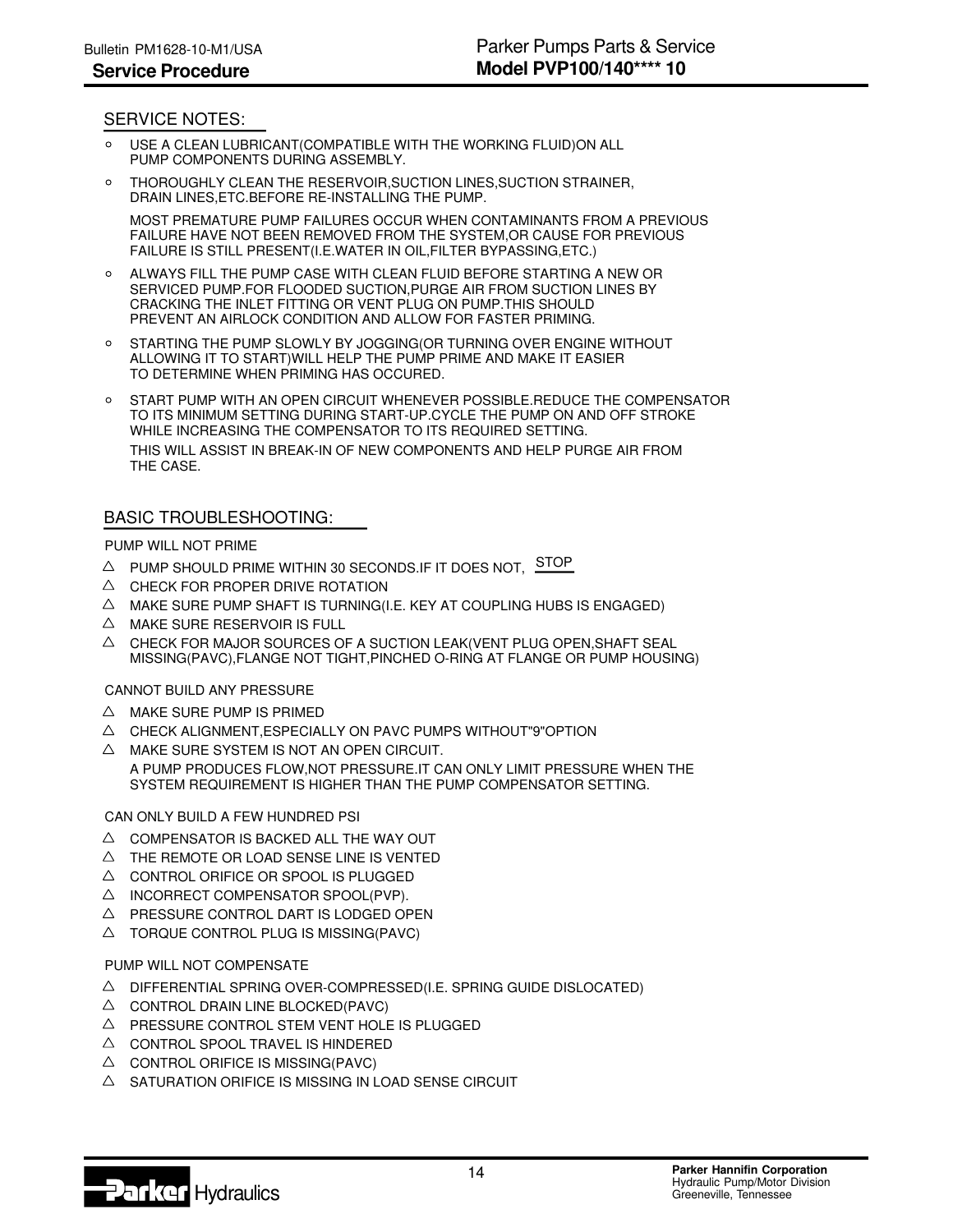The items described in this document and other documents or descriptions provided by Parker Hannifin Corporation, its subsidiaries and its authorized distributors are hereby offered for sale at prices to be established by Parker Hannifin Corporation, its subsidiaries and its authorized distributors. This offer and its acceptance by any customer ("Buyer") shall be governed by all of the following Terms and Conditions. Buyer's order for any such items, when communicated to Parker Hannifin Corporation, its subsidiary or an authorized distributor ("Seller") verbally or in writing, shall constitute

**1. Terms and Conditions of Sale:** All descriptions, quotations, proposals, offers, acknowledgments, acceptances and sales of Seller's products are subject to and shall be governed exclusively by the terms and conditions stated herein. Buyer's acceptance of any offer to sell is limited to these terms and conditions. Any terms or conditions in addition to, or inconsistent with those stated herein, proposed by Buyer in any acceptance of an offer by Seller, are hereby objected to. No such additional, different or inconsistent terms and conditions shall become part of the contract between Buyer and Seller unless expressly accepted in writing by Seller. Seller's acceptance of any offer to purchase by Buyer is expressly conditional upon Buyer's assent to all the terms and conditions stated herein, including any terms in addition to, or inconsistent with those contained in Buyer's offer, Acceptance of Seller's products shall in all events constitute such assent.

**2. Payment:** Payment shall be made by Buyer net 30 days from the date of delivery of the items purchased hereunder. Amounts not timely paid shall bear interest at the maximum rate permitted by law for each month or portion thereof that the Buyer is late in making payment. Any claims by Buyer for omissions or shortages in a shipment shall be waived unless Seller receives notice thereof within 30 days after Buyer's receipt of the shipment.

**3. Delivery:** Unless otherwise provided on the face hereof, delivery shall be made F.O.B. Seller's plant. Regardless of the method of delivery, however, risk of loss shall pass to Buyer upon Seller's delivery to a carrier. Any delivery dates shown are approximate only and Seller shall have no liability for any delays in delivery.

**4. Warranty:** Seller warrants that the items sold hereunder shall be free from defects in material or workmanship for a period of 18 months from date of shipment from Parker Hannifin Corporation. **THIS WARRANTY COMPRISES THE SOLE AND ENTIRE WARRANTY PERTAINING TO ITEMS PROVIDED HEREUNDER. SELLER MAKES NO OTHER WAR-RANTY, GUARANTEE, OR REPRESENTATION OF ANY KIND WHAT-SOEVER. ALL OTHER WARRANTIES, INCLUDING BUT NOT LIMITED TO, MERCHANTABILITY AND FITNESS FOR PURPOSE, WHETHER EXPRESS, IMPLIED, OR ARISING BY OPERATION OF LAW, TRADE USAGE, OR COURSE OF DEALING ARE HEREBY DISCLAIMED. NOTWITHSTANDING THE FOREGOING, THERE ARE NO WARRAN-**

**TIES WHATSOEVER ON ITEMS BUILT OR ACQUIRED WHOLLY OR PARTIALLY, TO BUYER'S DESIGNS OR SPECIFICATIONS.**

**5. Limitation Of Remedy: SELLER'S LIABILITY ARISING FROM OR IN ANY WAY CONNECTED WITH THE ITEMS SOLD OR THIS CON-TRACT SHALL BE LIMITED EXCLUSIVELY TO REPAIR OR RE-PLACEMENT OF THE ITEMS SOLD OR REFUND OF THE PURCHASE PRICE PAID BY BUYER, AT SELLER'S SOLE OPTION. IN NO EVENT SHALL SELLER BE LIABLE FOR ANY INCIDENTAL, CONSEQUEN-TIAL OR SPECIAL DAMAGES OF ANY KIND OR NATURE WHATSO-EVER, INCLUDING BUT NOT LIMITED TO LOST PROFITS ARISING FROM OR IN ANY WAY CONNECTED WITH THIS AGREEMENT OR ITEMS SOLD HEREUNDER, WHETHER ALLEGED TO ARISE FROM BREACH OF CONTRACT, EXPRESS OR IMPLIED WARRANTY, OR IN TORT, INCLUDING WITHOUT LIMITATION, NEGLIGENCE, FAILURE TO WARN OR STRICT LIABILITY.**

**6. Changes, Reschedules and Cancellations:** Buyer may request to modify the designs or specifications for the items sold hereunder as well as the quantities and delivery dates thereof, or may request to cancel all or part of this order, however, no such requested modification or cancellation shall become part of the contract between Buyer and Seller unless accepted by Seller in a written amendment to this Agreement. Acceptance of any such requested modification or cancellation shall be at Seller's discretion, and shall be upon such terms and conditions as Seller may require.

**7. Special Tooling:** A tooling charge may be imposed for any special tooling, including without limitation, dies, fixtures, molds and patterns, acquired to manufacture items sold pursuant to this contract. Such special tooling shall be and remain Seller's property notwithstanding payment of any charges by Buyer. In no event will Buyer acquire any interest in apparatus belonging to Seller which is utilized in the manufacture of the items sold hereunder, even if such apparatus has been specially converted or adapted for such manufacture and notwithstanding any charges paid by Buyer. Unless otherwise agreed, Seller shall have the right to alter, discard or otherwise dispose of any special tooling or other property in its sole discretion at any time.

**8. Buyer's Property:** Any designs, tools, patterns, materials, drawings, confidential information or equipment furnished by Buyer or any other items which become Buyer's property, may be considered obsolete and may be destroyed by Seller after two (2) consecutive years have elapsed without Buyer placing an order for the items which are manufactured using such property, Seller shall not be responsible for any loss or damage to such property while it is in Seller's possession or control.

**9. Taxes:** Unless otherwise indicated on the face hereof, all prices and charges are exclusive of excise, sales, use, property, occupational or like taxes which may be imposed by any taxing authority upon the manufacture, sale or delivery of the items sold hereunder. If any such taxes must be paid by Seller or if Seller is liable for the collection of such tax, the amount thereof shall be in addition to the amounts for the items sold. Buyer agrees to pay all such taxes or to reimburse Seller therefore upon receipt of its invoice. If Buyer claims exemption from any sales, use or other tax imposed by any taxing authority, Buyer shall save Seller harmless from and against any such tax, together with any interest or penalties thereon which may be assessed if the items are held to be taxable.

**10. Indemnity For Infringement of Intellectual Property Rights:** Seller shall have no liability for infringement of any patents, trademarks, copyrights, trade dress, trade secrets or similar rights except as provided in this Part 10. Seller will defend and indemnify Buyer against allegations of infringement of U.S. Patents, U.S. Trademarks, copyrights, trade dress and trade secrets (hereinafter 'Intellectual Property Rights'). Seller will defend at its expense and will pay the cost of any settlement or damages awarded in an action brought against Buyer based on an allegation that an item sold pursuant to this contract infringes the Intellectual Property Rights of a third party. Seller's obligation to defend and indemnify Buyer is contingent on Buyer notifying Seller within ten (10) days after Buyer becomes aware of such allegations of infringement, and Seller having sole control over the defense of any allegations or actions including all negotiations for settlement or compromise. If an item sold hereunder is subject to a claim that it infringes the Intellectual Property Rights of a third party, Seller may, at its sole expense and option, procure for Buyer the right to continue using said item, replace or modify said item so as to make it noninfringing, or offer to accept return of said item and return the purchase price less a reasonable allowance for depreciation. Notwithstanding the foregoing, Seller shall have no liability for claims of infringement based on information provided by Buyer, or directed to items delivered hereunder for which the designs are specified in whole or part by Buyer, or infringements resulting from the modification, combination or use in a system of any item sold hereunder. The foregoing provisions of this Part 10 shall constitute Seller's sole and exclusive liability and Buyer's sole and exclusive remedy for infringement of Intellectual Property Rights.

If a claim is based on information provided by Buyer or if the design for an item delivered hereunder is specified in whole or in part by Buyer, Buyer shall defend and indemnify Seller for all costs, expenses or judgments resulting from any claim that such item infringes any patent, trademark, copyright, trade dress, trade secret or any similar right.

**11. Force Majeure:** Seller does not assume the risk of and shall not be liable for delay or failure to perform any of Seller's obligations by reason of circumstances beyond the reasonable control of Seller (hereinafter 'Events of Force Majeure'). Events of Force Majeure shall include without limitation, accidents, acts of God, strikes or labor disputes, acts, laws, rules or regulations of any government or government agency, fires, floods, delays or failures in delivery of carriers or suppliers, shortages of materials and any other cause beyond Seller's control.

**12. Entire Agreement/Governing Law:** The terms and conditions set forth herein, together with any amendments, modifications and any different terms or conditions expressly accepted by Seller in writing, shall constitute the entire Agreement concerning the items sold, and there are no oral or other representations or agreements which pertain thereto. This Agreement shall be governed in all respects by the law of the State